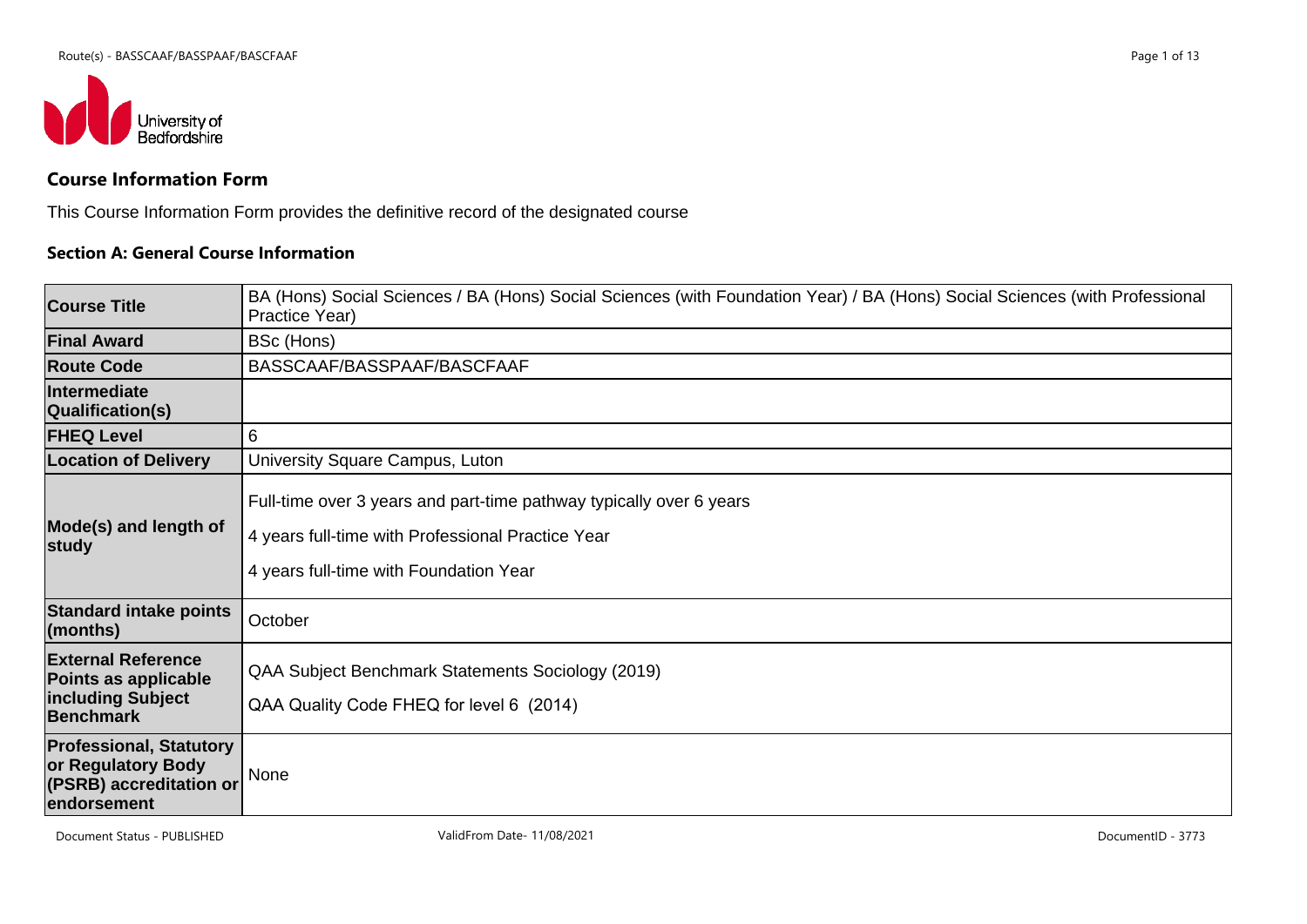| Page 2 of 13 |  |  |  |
|--------------|--|--|--|
|--------------|--|--|--|

| <b>HECoS code(s)</b>    | 100105 |
|-------------------------|--------|
| <b>UCAS Course Code</b> | L310   |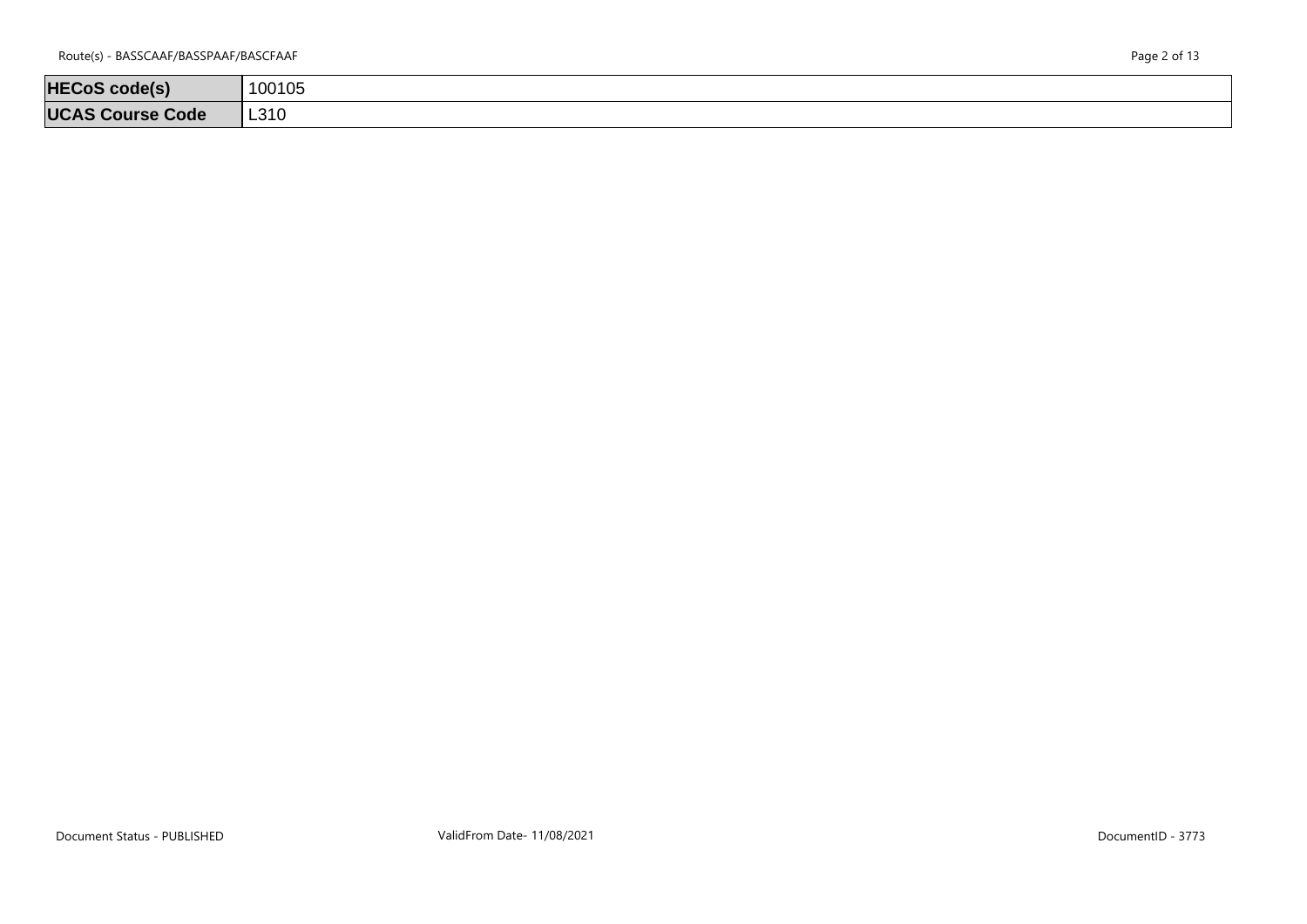|                    | The BSc (Hons) Social Sciences is a relevant and stimulating course that allows us to make sense of lived and real experiences.<br>It provides a detailed understanding of the function and complexity of society, the lives of different individuals and the role of<br>communities and workplaces within it. The content of the course is broad, covering contemporary ideas, theories of society,<br>history and culture. The course offers a deeper contemplation and reflection of our values and shared principles. You will<br>interrogate national and global social issues and problems together with policy and practice intervention responses across the<br>government, the third sector and the human services. Potential employers from the private, public and voluntary sector favour<br>Social Sciences graduates for the diversity of your transferable social science knowledge and skills, humanistic values and your<br>breadth of mind. |
|--------------------|---------------------------------------------------------------------------------------------------------------------------------------------------------------------------------------------------------------------------------------------------------------------------------------------------------------------------------------------------------------------------------------------------------------------------------------------------------------------------------------------------------------------------------------------------------------------------------------------------------------------------------------------------------------------------------------------------------------------------------------------------------------------------------------------------------------------------------------------------------------------------------------------------------------------------------------------------------------|
|                    | There are four aims of the BSc (Hons) Social Sciences:                                                                                                                                                                                                                                                                                                                                                                                                                                                                                                                                                                                                                                                                                                                                                                                                                                                                                                        |
| <b>Course Aims</b> | 1. To develop conceptual and empirical knowledge in a wide range of social science subjects and disciplines covered in the social<br>sciences, for example knowledge that is informed by research in social policy, cultural studies, social and political history and the<br>'state of the nation', the Welfare State, identity and inequality, social work and social development, trafficking studies, youth<br>offending and and political sociology.                                                                                                                                                                                                                                                                                                                                                                                                                                                                                                     |
|                    | 2. To learn and use various academic enquiry skills from a range of social science disciplines and acquire vocational skills in<br>areas of specific relevance to current policy, governance and human services work, notably management practice, communication<br>and team-working in diverse professional settings.                                                                                                                                                                                                                                                                                                                                                                                                                                                                                                                                                                                                                                        |
|                    | 3. To apply social science knowledge and skills in the conduct of research and the mapping of social science theories to<br>professional practice in ways that promotes equality and social justice and respects the rights of vulnerable groups and<br>individuals.                                                                                                                                                                                                                                                                                                                                                                                                                                                                                                                                                                                                                                                                                          |
|                    | 4. To shape the course in accordance with students' personal preferences and future career aspirations by providing a number of<br>option units at higher levels of study in key policy and service areas such as race and ethnicity, ecological politics, crime,<br>migration and human rights, and welfare policy issues.                                                                                                                                                                                                                                                                                                                                                                                                                                                                                                                                                                                                                                   |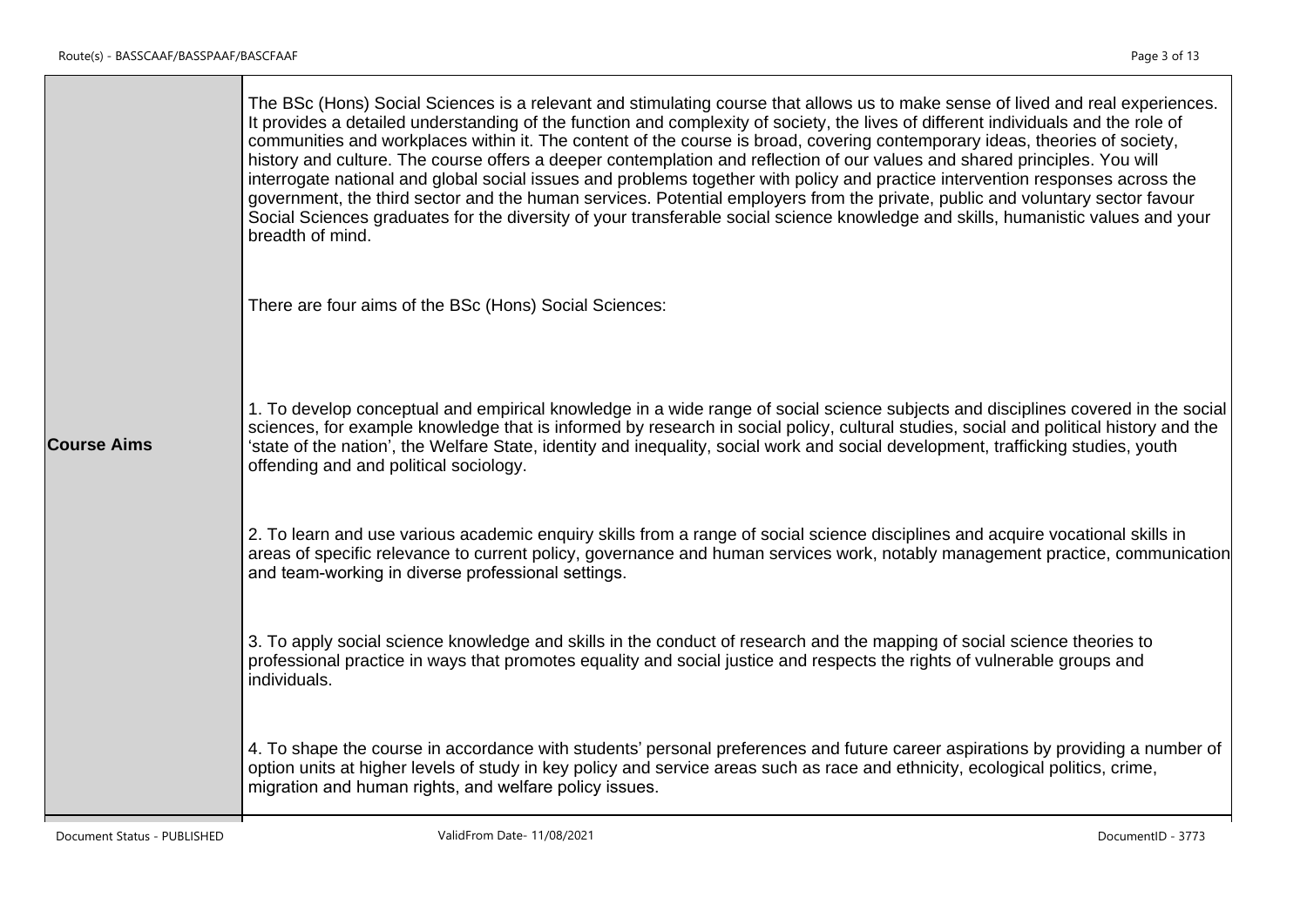|                                           | below | Upon successful completion of your course you should meet the appropriate learning outcomes for your award shown in the table                                                                                                                                                                                                                                                                                   |                                                                                                                                                 |
|-------------------------------------------|-------|-----------------------------------------------------------------------------------------------------------------------------------------------------------------------------------------------------------------------------------------------------------------------------------------------------------------------------------------------------------------------------------------------------------------|-------------------------------------------------------------------------------------------------------------------------------------------------|
|                                           |       | <b>Outcome</b>                                                                                                                                                                                                                                                                                                                                                                                                  | Award                                                                                                                                           |
|                                           |       | Evidence social science knowledge and critical appreciation of the<br>key empirical and theoretical issues faced by different social groups<br>in the contemporary UK, their causes and the different ways of<br>addressing them in society                                                                                                                                                                     | BSc Hons Social Sciences, BSc (Hons) Social<br>Sciences (with Foundation Year), BSc (Hons) Social<br>Sciences (with Professional Practice Year) |
|                                           |       | Critically evaluate the drivers of social inequality, the sites of power<br>2 in society, and further analyse the dynamics of diversity, identity,<br>difference and stratification                                                                                                                                                                                                                             | BSc Hons Social Sciences, BSc (Hons) Social<br>Sciences (with Foundation Year), BSc (Hons) Social<br>Sciences (with Professional Practice Year) |
|                                           |       | Display an in-depth ability to critically analyse a range of sources of<br>social science knowledge addressed in disciplines such as<br>3 sociology, cultural studies, political science and more, for example<br>globalisation issues or welfare in different countries, using a variety<br>of research applications and study techniques                                                                      | BSc Hons Social Sciences, BSc (Hons) Social<br>Sciences (with Foundation Year), BSc (Hons) Social<br>Sciences (with Professional Practice Year) |
| <b>Course Learning</b><br><b>Outcomes</b> |       | Articulate the value base within which the social sciences are<br>embedded, demonstrating the means by which individual rights and<br>responsibilities, social practices, institutions, groups and structures<br>within society may be fostered, maintained and exercised in different<br>settings and areas of UK and international society, and in public and<br>private life                                 | BSc Hons Social Sciences, BSc (Hons) Social<br>Sciences (with Foundation Year), BSc (Hons) Social<br>Sciences (with Professional Practice Year) |
|                                           |       | Demonstrate an ability to synthesise sources of knowledge of<br>different theoretical and ideological frameworks and to show<br>academically relevant creativity in developing new knowledge about<br>how policy, governance practices, cultural life and the human/public<br>services address social, cultural, political and economic issues, both<br>overseas and in the UK                                  | BSc Hons Social Sciences, BSc (Hons) Social<br>Sciences (with Foundation Year), BSc (Hons) Social<br>Sciences (with Professional Practice Year) |
|                                           | 61    | Locate sociological/social scientific issues and interventions,<br>together with the contested nature of knowledge about both, within<br>historical, contemporary and international legal, policy,<br>organisational and practice contexts across UK and international<br>society and distinguishing between the appreciation of the<br>contemporary and the diachronically-framed analysis of social<br>change | BSc Hons Social Sciences, BSc (Hons) Social<br>Sciences (with Foundation Year), BSc (Hons) Social<br>Sciences (with Professional Practice Year) |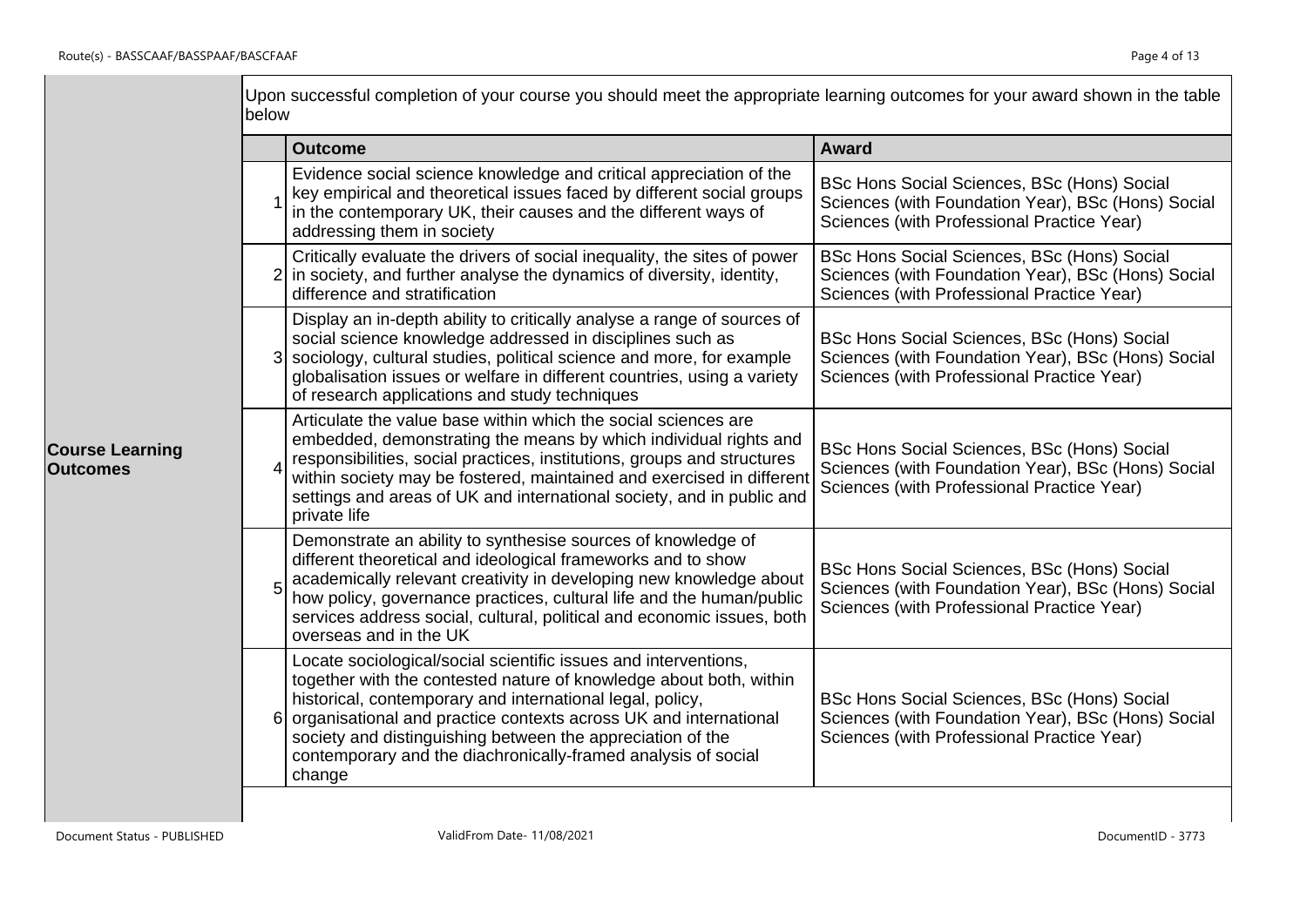|                               | Evidence a familiarity with key research theories, methodologies and BSc Hons Social Sciences, BSc (Hons) Social<br>7 techniques, and data sources in order to complete and substantive<br>Sciences (with Foundation Year), BSc (Hons) Social<br>Sciences (with Professional Practice Year)<br>independent, ethical and original research project                                                                                                                                                                                                                                                                                                                                                                                                                                                                                                                                                                                                                                                                                                                                                                                                                                                                                                                                                                                              |
|-------------------------------|------------------------------------------------------------------------------------------------------------------------------------------------------------------------------------------------------------------------------------------------------------------------------------------------------------------------------------------------------------------------------------------------------------------------------------------------------------------------------------------------------------------------------------------------------------------------------------------------------------------------------------------------------------------------------------------------------------------------------------------------------------------------------------------------------------------------------------------------------------------------------------------------------------------------------------------------------------------------------------------------------------------------------------------------------------------------------------------------------------------------------------------------------------------------------------------------------------------------------------------------------------------------------------------------------------------------------------------------|
|                               | Demonstrate knowledge and analytical understanding of<br>BSc (Hons) Social Sciences (with Professional<br>8 professional practice by successfully completing an approved period<br>Practice Year)<br>of approved workplace practice.                                                                                                                                                                                                                                                                                                                                                                                                                                                                                                                                                                                                                                                                                                                                                                                                                                                                                                                                                                                                                                                                                                           |
|                               | Learning and Teaching<br>A variety of teaching methods are employed across all levels of the degree. These include tutorial activities, problem solving,<br>computer-based activities, problem based learning, and online interactive activities using Virtual Learning Environment (VLE)<br>known as BREO (Bedfordshire Resources for Education Online). BREO is utilised at all levels of study and it contains a variety of<br>material and is used in a variety of ways including e-learning and accessing sites elsewhere that provide practice at certain skills.<br>Reflective learning is also linked to iProspects, an interactive programme accessed via the Careers Service website where<br>students record key learning experiences and insights for later use as a bank of examples to build a tailored CV when applying for<br>jobs. This is done throughout the course to enable students to become more aware of how their academic learning is contributing<br>to their personal and professional development, further reflecting culture, diversity, equality, and lifestyles via culturally-sustaining<br>pedagogical approaches.                                                                                                                                                                                          |
|                               | During the first year (Level 4), lectures are introductory, outlining key concepts and issues in relation to the broad social sciences<br>(defined as Sociology, Political Science, Cultural Studies and the application of such themes to the broader development of Social<br>Policy) and the nature of contemporary society, politics and culture. This learning is delivered in a variety of teaching methods<br>including lectures, seminar discussions and workshops, guided reading exercises, and supported by additional support beyond<br>the formal sessions, for example via one-to-one coaching sessions with the unit tutors and some online content where needed<br>and appropriate. At level 4 key workshops are tailored specifically for Social Sciences students linking and extending the lecture<br>material directly to relevant topic areas and research to do with a variety of introductory foci including (but not exclusively based<br>on) identity, stratification, the arts, migration, welfare, statecraft and governance, policy development and diversity delivered via<br>units on social and cultural history and the state of the contemporary nation, identity and dynamics of individual and social life,<br>leadership and enterprise as well as formal delivery of study and research skills provision. |
| <b>Teaching, learning and</b> | In the second year of the course (Level 5) students strengthen their analytical, interpretative and communication skills on the core<br>units. Lectures are more discursive, highlighting debates, theories, controversies or issues which students can pursue further<br>through seminars, workshops and independent reading. The learning shifts slowly from guided to more independent styles as<br>students learn to grow and assume some responsibility for their learning. Level 5 also provides and important juncture for the<br>student to shape a bespoke pathway to their degree studies (should they wish to do so) via core units and options that provide<br>thematic direction according to preference: namely in 'sociology', 'culture' or 'politics'.                                                                                                                                                                                                                                                                                                                                                                                                                                                                                                                                                                         |
| assessment strategies         | In the third year of the course (Level 6) students are able to demonstrate the problem-solving, evaluative, analytic, self-<br>management and reflective skills expected of a university graduate. A combination of core units in contemporary social science<br>knowledge and research practice, current issues in human rights, ecological and political sociology and cultural studies provides                                                                                                                                                                                                                                                                                                                                                                                                                                                                                                                                                                                                                                                                                                                                                                                                                                                                                                                                             |
| Document Status - PUBLISHED   | ValidFrom Date- 11/08/2021<br>DocumentID - 3773                                                                                                                                                                                                                                                                                                                                                                                                                                                                                                                                                                                                                                                                                                                                                                                                                                                                                                                                                                                                                                                                                                                                                                                                                                                                                                |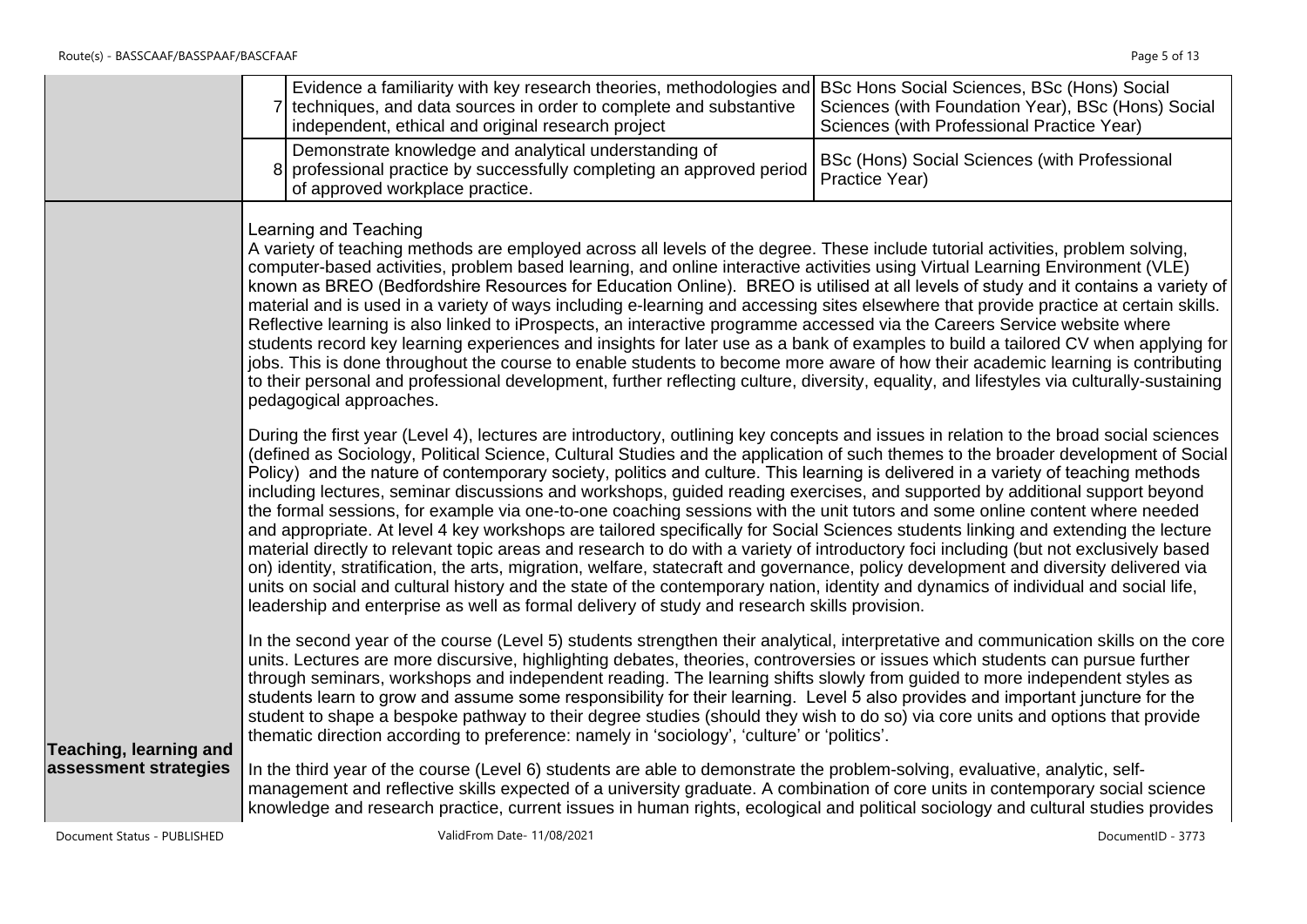|                            | the mechanism through assessment to demonstrate these qualities. At Level Six the objective is for student learning to move<br>steadily towards more autonomous learning.                                                                                                                                                                                                                                                                                                                                                                                                                                                                                                                                          |
|----------------------------|--------------------------------------------------------------------------------------------------------------------------------------------------------------------------------------------------------------------------------------------------------------------------------------------------------------------------------------------------------------------------------------------------------------------------------------------------------------------------------------------------------------------------------------------------------------------------------------------------------------------------------------------------------------------------------------------------------------------|
|                            | Assessment<br>A range of appropriate assessments will enable the student to grow in confidence and demonstrate acquisition of knowledge and<br>skills. The assessment methods used across the course include:                                                                                                                                                                                                                                                                                                                                                                                                                                                                                                      |
|                            | Written assignments – these vary from essays and reports to more in-depth research work on broader topics<br>Examinations: These are a range of multiple-choice computer examinations through to in-class tests and essay-based exams in<br>your final year                                                                                                                                                                                                                                                                                                                                                                                                                                                        |
|                            | Oral presentations and Poster presentations that demonstrate verbal and presentational skills in communicating information to<br>others<br>Group work allowing you to demonstrate skills of group research while allowing you to submit a piece of assessed individual work<br>at the same time as your contribution to the group                                                                                                                                                                                                                                                                                                                                                                                  |
|                            | The Dissertation, allowing you to undertake a complex research project and communicate knowledge, findings and<br>recommendations, in your final year on the course, thus showing your capacity to address a complex self-directed task                                                                                                                                                                                                                                                                                                                                                                                                                                                                            |
|                            | The assessments will develop incrementally across the course and allow you to gain skills, confidence and knowledge, receive<br>feedback and grow, thus allowing you to implement this knowledge and feedback in subsequent assessments. Along the way you<br>will develop capacity for writing in your own words and style of expression at the higher level. At the end of the course, completion<br>of the assessments you will demonstrate an ability to analyse current social science knowledge and communicate this, in both<br>written and presentational formats, as well as demonstrate a range of transferable skills that are highly relevant to professional<br>employability in a variety of sectors |
| <b>Learning support</b>    | The University's comprehensive student support service includes: Student Information Desk, a one-stop shop for any initial<br>enquiries; Student Support team advising and supporting those with physical or learning needs or more general student well<br>being; Study Hub team providing academic skills guidance; Personal Academic Tutoring system; a student managed Peer-<br>Assisted Learning scheme; support from your lecturers                                                                                                                                                                                                                                                                          |
|                            | https://www.beds.ac.uk/entryrequirements                                                                                                                                                                                                                                                                                                                                                                                                                                                                                                                                                                                                                                                                           |
| <b>Admissions Criteria</b> | Approved Variations and Additions to Standard Admission<br>N/A                                                                                                                                                                                                                                                                                                                                                                                                                                                                                                                                                                                                                                                     |
|                            | https://www.beds.ac.uk/about-us/our-university/academic-information                                                                                                                                                                                                                                                                                                                                                                                                                                                                                                                                                                                                                                                |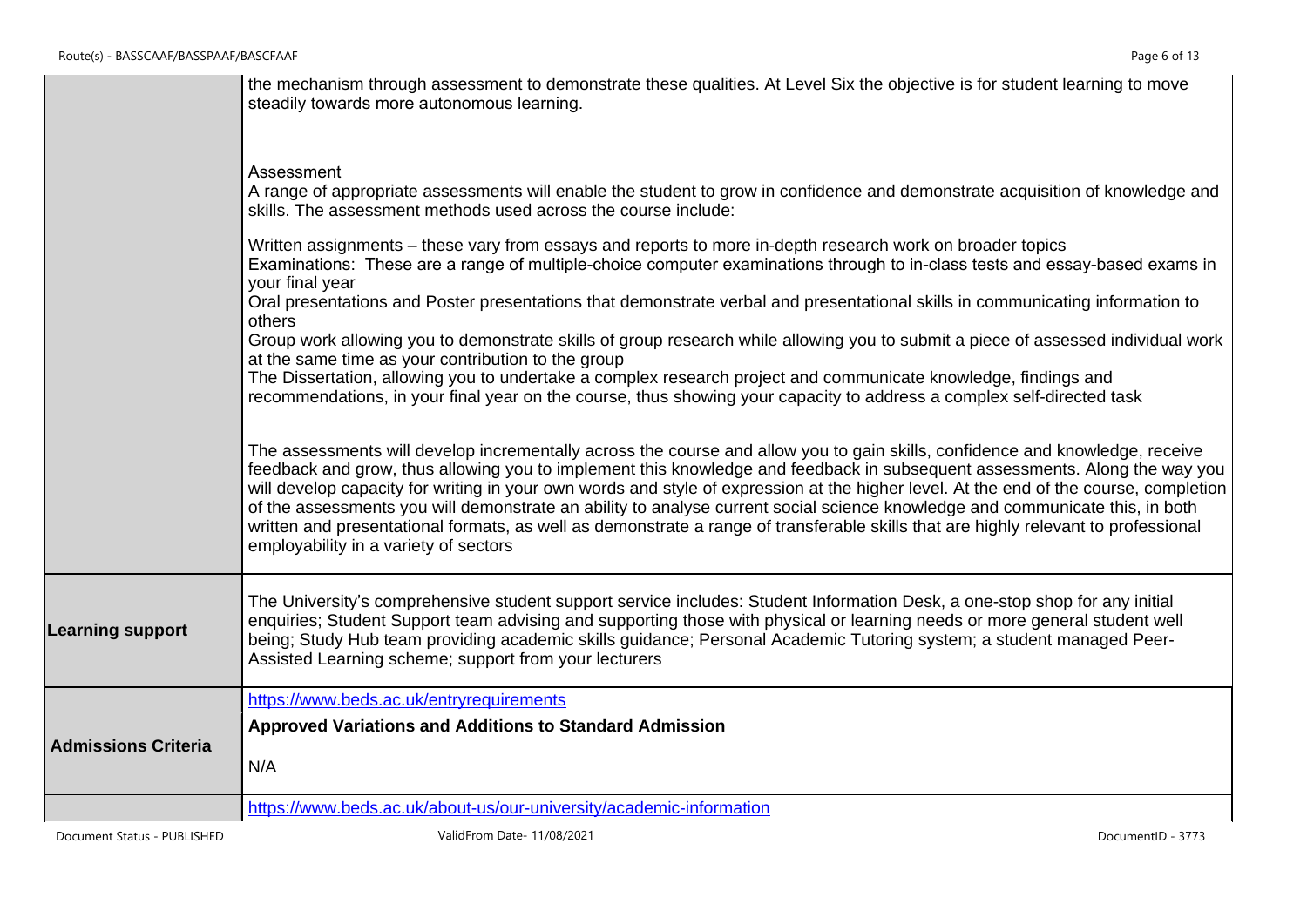|                                         | Note: Be aware that our regulations change every year                 |
|-----------------------------------------|-----------------------------------------------------------------------|
| <b>Assessment</b><br><b>Regulations</b> | Approved Variations and Additions to Standard Assessment Regulations' |
|                                         | I N/A                                                                 |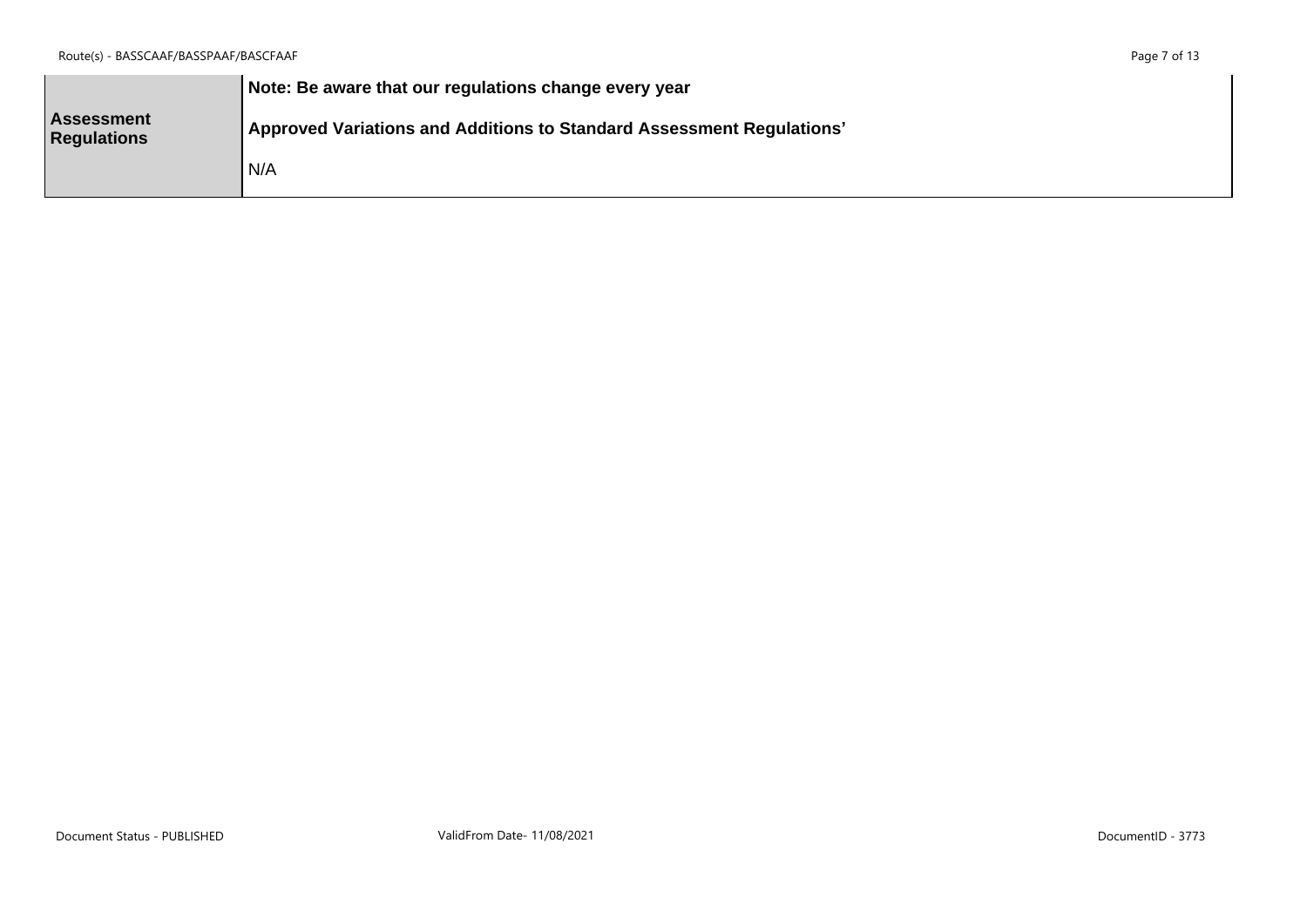## **Section B: Course Structure**

The Units which make up the course are listed below. Each unit contributes to the achievement of the course learning outcomes either through teaching (T), general development of skills and knowledge (D) or in your assessments (A).

| Unit     | <b>Unit Name</b>                                           |  | <b>ICore or</b><br>ILevel Credits <sub>Option</sub> |  | 4 |  |            | െ | $10$   11 | 12 <sub>1</sub> | 13 14 | 15 <sub>1</sub> |
|----------|------------------------------------------------------------|--|-----------------------------------------------------|--|---|--|------------|---|-----------|-----------------|-------|-----------------|
| ASS080-2 | <b>Professional Practice Year (Applied Social Studies)</b> |  | Core                                                |  |   |  | 12TI<br>DA |   |           |                 |       |                 |

| Unit     | <b>Unit Name</b>                                      |   | Level Credits | <b>Core or</b><br><b>Option</b> | 1              | $\overline{2}$ | 3              | 4                             | $5\phantom{.0}$             | 6              | 7              | 8 | 9 | 10 | 11 | 12 | 13 | 14 | 15 |
|----------|-------------------------------------------------------|---|---------------|---------------------------------|----------------|----------------|----------------|-------------------------------|-----------------------------|----------------|----------------|---|---|----|----|----|----|----|----|
| ASS067-1 | The Sociology of Modern Britain                       |   | 30            | Core                            | T <sub>1</sub> |                |                | A2                            |                             |                |                |   |   |    |    |    |    |    |    |
| ASS069-1 | Understanding Societies, Identities and Structures    |   | 30            | Core                            | T1             |                |                | T <sub>2</sub>                |                             |                |                |   |   |    |    |    |    |    |    |
| ASS099-1 | Social Change and UN Sustainable Development Goals    |   | 15            | Core                            |                |                |                | T <sub>2</sub>                | T <sub>1</sub>              |                |                |   |   |    |    |    |    |    |    |
| ASS100-1 | Introduction to Research and Social Enquiry           |   | 15            | Core                            | T1             |                |                |                               | T <sub>2</sub>              |                |                |   |   |    |    |    |    |    |    |
| ASS102-1 | Career Planning for Social Scientists                 |   | 15            | Core                            |                | D1 D2          |                |                               |                             |                |                |   |   |    |    |    |    |    |    |
| ASS103-1 | Introducing Academic Skills                           |   | 15            | Core                            | T2             | T <sub>1</sub> |                |                               | T <sub>2</sub>              |                |                |   |   |    |    |    |    |    |    |
| ASS059-2 | Identity, Inequality, and Difference                  |   | 15            | Option                          |                | D <sub>1</sub> |                | D <sub>2</sub> D <sub>2</sub> |                             | D <sub>2</sub> |                |   |   |    |    |    |    |    |    |
| ASS068-2 | Comparing Welfare Internationally                     |   | 15            | Option                          |                | D1 D2 D2       |                |                               | D <sub>2</sub>              |                |                |   |   |    |    |    |    |    |    |
| ASS096-2 | Refugees, Displacement, and the Politics of Migration |   | 15            | Option                          | D1 D1          |                |                | D <sub>2</sub>                |                             |                |                |   |   |    |    |    |    |    |    |
| ASS099-2 | The Social Sciences at Work                           |   | 15            | Core                            | D <sub>1</sub> |                |                | D <sub>2</sub>                |                             |                | D <sub>2</sub> |   |   |    |    |    |    |    |    |
| ASS108-2 | <b>Cultural Studies</b>                               |   | 30            | Core                            | D <sub>2</sub> |                | D <sub>1</sub> | $D2$ D1                       |                             |                |                |   |   |    |    |    |    |    |    |
| ASS110-2 | Research 1: Collecting Data                           |   | 15            | Core                            |                | D1 D2          |                |                               |                             |                |                |   |   |    |    |    |    |    |    |
| ASS113-2 | Research 2: Exploring Data                            |   | 15            | Core                            |                |                | D <sub>2</sub> |                               |                             |                | D <sub>1</sub> |   |   |    |    |    |    |    |    |
| ASS116-2 | Power in Political Thought                            |   | 15            | Core                            |                | D2 D2          |                |                               |                             | D <sub>1</sub> |                |   |   |    |    |    |    |    |    |
| ASS010-3 | Ideas and Issues in Globalisation                     |   | 30            | Core                            |                |                |                |                               | A1   A2   A2   A2   A2   A1 |                |                |   |   |    |    |    |    |    |    |
| ASS138-3 | Climate Change: The Sociology of Survival and Loss    | 6 | 15            | Option                          |                | $A1$ $A1$ $A1$ |                |                               | $A2$ $A2$ $A1$              |                |                |   |   |    |    |    |    |    |    |
| ASS139-3 | <b>SASS Change Maker Project Dissertation</b>         |   | 45            | Core                            |                |                |                |                               | A1   A1   A2   A2   A2   A1 |                | A2             |   |   |    |    |    |    |    |    |

Document Status - PUBLISHED ValidFrom Date- 11/08/2021 DocumentID - 3773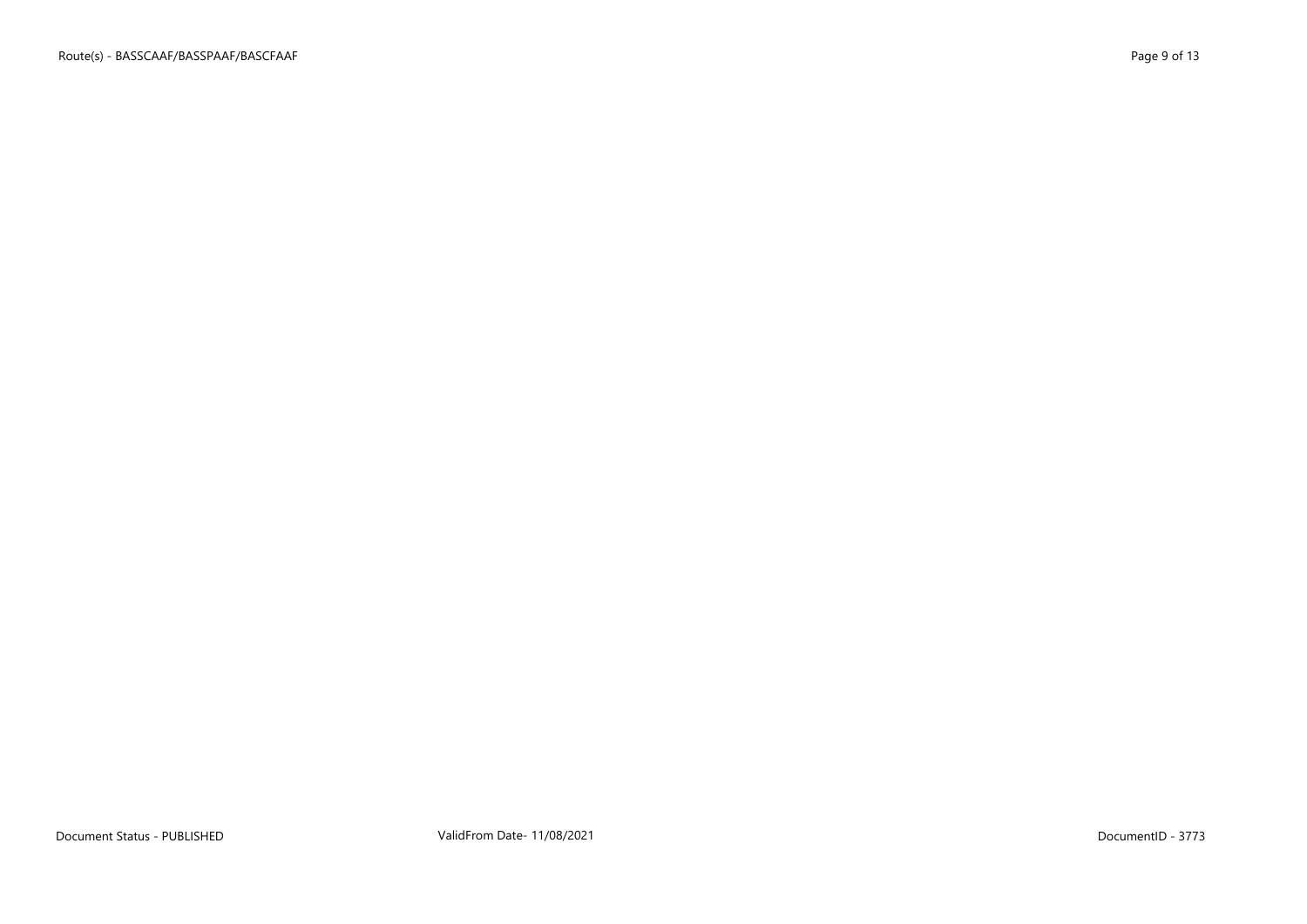Route(s) - BASSCAAF/BASSPAAF/BASCFAAF Page 10 of 13

| ASS140-3 Arts, Activism, and Social Change       | 115 | <b>Option</b>  | A1   A2   A1   A2   A2   A2 |  |  |                                  |  |  |  |  |
|--------------------------------------------------|-----|----------------|-----------------------------|--|--|----------------------------------|--|--|--|--|
| ASS142-3 SASS Change Maker Research Dissertation | 145 | <b>Core</b>    |                             |  |  | A1   A1   A2   A2   A2   A1   A2 |  |  |  |  |
| ASS145-3 Work and Welfare in the 21st Century    | 115 | <b>Option</b>  | A1   A1   A2   A2   A2      |  |  | A2                               |  |  |  |  |
| ASS147-3 Human Rights and Global Governance      | 115 | <b>IOption</b> | A1   A2   A2   A2   A2   A1 |  |  |                                  |  |  |  |  |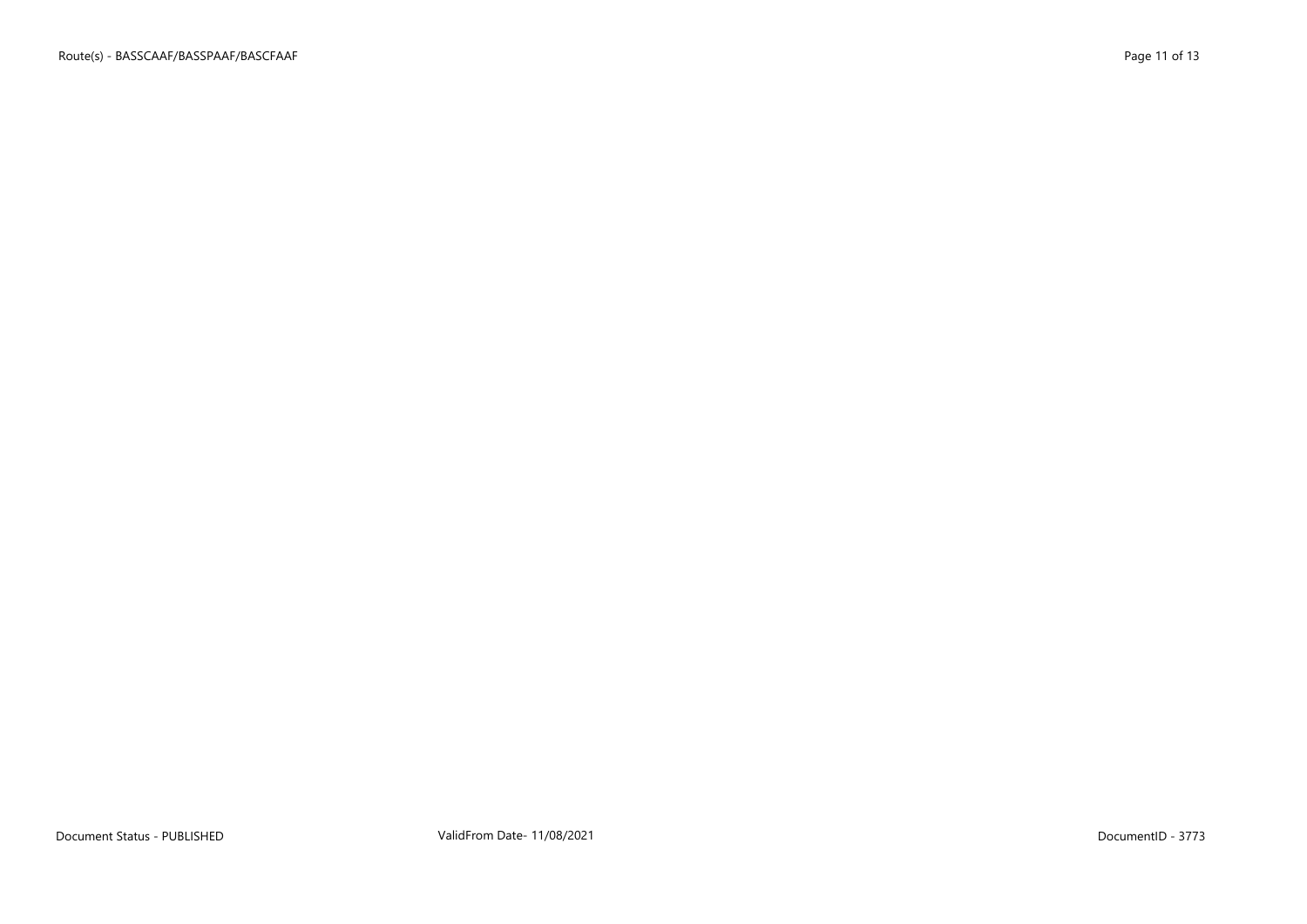## **Section C: Assessment Plan**

The course is assessed as follows :

#### **BASOSAAF-**

| <b>Unit Code</b> |                |           | Level   Period   Core/Option | Ass 1 Type<br> code | <b>Ass 1 Submit</b><br>wk | Ass 2 Type<br>code | Ass 2 Submit Ass 3 Type<br>lwk | <b>code</b> | Ass 3 Submit   Ass 4 Type<br>lwk | code | <b>Ass 4 Submit</b><br>lwk |
|------------------|----------------|-----------|------------------------------|---------------------|---------------------------|--------------------|--------------------------------|-------------|----------------------------------|------|----------------------------|
| ASS067-1         | 4              | 15        | Core                         | CW-ESS              | 8                         | EX                 | 15                             |             |                                  |      |                            |
| ASS069-1         | $\overline{4}$ | 15        | Core                         | <b>CW-ESS</b>       | 10                        | PR-ORAL            | 12                             |             |                                  |      |                            |
| ASS099-1         | 4              | 15        | Core                         | PR-OR               | 15                        |                    |                                |             |                                  |      |                            |
| ASS100-1         | 4              | 15        | Core                         | EX-CB               | 15                        |                    |                                |             |                                  |      |                            |
| ASS102-1         | 4              | 15        | Core                         | CW-ESS              | 13                        |                    |                                |             |                                  |      |                            |
| ASS103-1         | $\overline{4}$ | 15        | Core                         | <b>IT-PT</b>        | 6                         | CW-PO              | 12                             |             |                                  |      |                            |
| ASS059-2         | 5              | 15        | Option                       | WR-I                | 12                        |                    |                                |             |                                  |      |                            |
| ASS068-2         | 5              | 15        | Option                       | PR-ORAL             | 14                        |                    |                                |             |                                  |      |                            |
| ASS096-2         | 5              | 15        | Option                       | WR-I                | 13                        |                    |                                |             |                                  |      |                            |
| ASS099-2         | 5              | 15        | Core                         | CW-EPO              | 13                        |                    |                                |             |                                  |      |                            |
| ASS108-2         | 5              | 15        | Option                       | PR-ORAL             | 12                        |                    |                                |             |                                  |      |                            |
| ASS110-2         | 5              | 15        | Core                         | PJ-PRO              | 14                        |                    |                                |             |                                  |      |                            |
| ASS113-2         | 5              | 15        | Core                         | PJ-PRO              | 14                        |                    |                                |             |                                  |      |                            |
| ASS116-2         | 5              | 15        | Option                       | <b>CW-ESS</b>       | 6                         | <b>PR-ORAL</b>     | 12                             |             |                                  |      |                            |
| ASS010-3         | 6              | 15        | Core                         | EX-OT               | 6                         | PR-ORAL            | 12                             |             |                                  |      |                            |
| ASS023-3         | 6              | 15        | Option                       | PR-OR               | 12                        |                    |                                |             |                                  |      |                            |
| ASS140-3         | 6              | 15        | Option                       | PR-OR               | 28                        |                    |                                |             |                                  |      |                            |
| ASS145-3         | 6              | 15        | Option                       | <b>CW-ESS</b>       | 12                        |                    |                                |             |                                  |      |                            |
| ASS147-3         | 6              | 15        | Option                       | CW-PO               | 27                        |                    |                                |             |                                  |      |                            |
| ASS142-3         | 6              | 30        | Core                         | CW-ESS              | 6                         | PR-OT              | 28                             |             |                                  |      |                            |
| ASS139-3         | 6              | <b>TY</b> | Core                         | <b>CW-ESS</b>       | 6                         | PJ-DIS             | 28                             |             |                                  |      |                            |